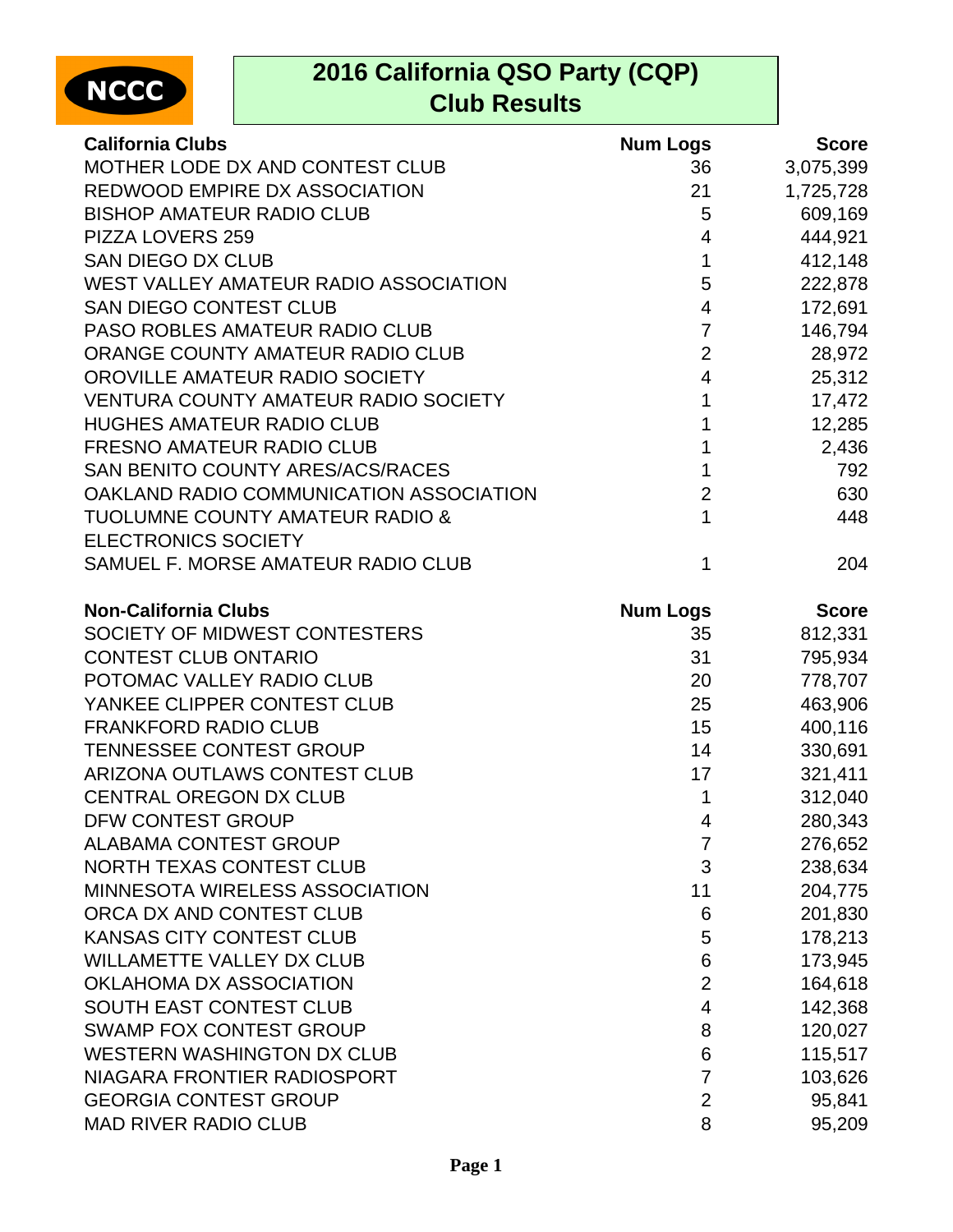

## **2016 California QSO Party (CQP) Club Results**

| <b>Non-California Clubs</b>              | <b>Num Logs</b> | <b>Score</b> |
|------------------------------------------|-----------------|--------------|
| <b>FLORIDA CONTEST GROUP</b>             | 9               | 87,675       |
| RADIO CLUB OF REDMOND                    | 3               | 87,650       |
| CENTRAL TEXAS DX AND CONTEST CLUB        | 3               | 73,786       |
| <b>SUSSEX COUNTY ARC</b>                 | 1               | 64,020       |
| HUDSON VALLEY CONTESTERS AND DXERS       | 1               | 59,510       |
| <b>KENTUCKY CONTEST GROUP</b>            | 3               | 58,600       |
| <b>GRAND MESA CONTESTERS OF COLORADO</b> | $\overline{2}$  | 54,315       |
| SOUTH TEXAS DX AND CONTEST CLUB          | 5               | 50,773       |
| <b>HOOSIER DX AND CONTEST CLUB</b>       | $\mathbf 1$     | 45,540       |
| <b>METRO DX CLUB</b>                     | $\overline{2}$  | 37,179       |
| RADIOSPORT MANITOBA                      | 5               | 36,939       |
| <b>BRAZOS VALLEY AMATEUR RADIO CLUB</b>  | $\overline{c}$  | 36,828       |
| MISSISSIPPI VALLEY DX/CONTEST CLUB       | $\overline{2}$  | 33,888       |
| PORTAGE COUNTY AMATEUR RADIO SERVICE     | 1               | 32,595       |
| SPORTSMAN-S PARADISE ARC                 | 1               | 32,571       |
| PACIFIC NORTHWEST VHF SOCIETY            | $\overline{2}$  | 27,565       |
| DOWNEY AMATEUR RADIO CLUB                | $\mathbf 1$     | 25,756       |
| <b>SUNDAY CREEK AR FEDERATION</b>        | $\overline{2}$  | 23,504       |
| ALLEGHENY VALLEY RADIO ASSOCIATION       | 1               | 15,694       |
| <b>WEST ALLIS RAC</b>                    | 1               | 14,934       |
| <b>L'ANSE CREUSE ARC</b>                 |                 | 14,586       |
| <b>NORTH COAST CONTESTERS</b>            | $\overline{c}$  | 13,020       |
| LOUDOUN AMATEUR RADIO GROUP              | 1               | 12,954       |
| <b>IOWA DX AND CONTEST CLUB</b>          | 1               | 10,368       |
| SPOKANE DX ASSOCIATION                   | 1               | 9,694        |
| SASKATCHEWAN CONTEST CLUB                |                 | 9,348        |
| FOX CITIES AMATEUR RADIO CLUB            |                 | 8,140        |
| <b>YO DX CLUB</b>                        | $\overline{2}$  | 7,210        |
| <b>TEXAS DX SOCIETY</b>                  | $\overline{2}$  | 6,498        |
| ROCHESTER (NY) DX ASSOCIATION            |                 | 6,003        |
| <b>WEST PARK RADIOPS</b>                 |                 | 3,450        |
| <b>MARITIME CONTEST CLUB</b>             |                 | 3,150        |
| <b>COLORADO QRP CLUB</b>                 |                 | 2,952        |
| <b>HARVARD WIRELESS CLUB</b>             |                 | 2,950        |
| NORTHERN ALBERTA RADIO CLUB              |                 | 2,744        |
| <b>CTRI CONTEST GROUP</b>                |                 | 2,415        |
| CALGARY AMATEUR RADIO ASSOCIATION        |                 | 2,352        |
| <b>CLARK COUNTY AMATEUR RADIO CLUB</b>   | 2               | 2,192        |
| <b>CONTEST GROUP DU QUEBEC</b>           | 1               | 1,566        |
| <b>SKYVIEW RADIO SOCIETY</b>             |                 | 1,554        |
| <b>MURGAS AMATEUR RADIO CLUB</b>         |                 | 1,512        |
| SHEBOYGAN COUNTY AMATEUR RADIO CLUB      |                 | 1,280        |